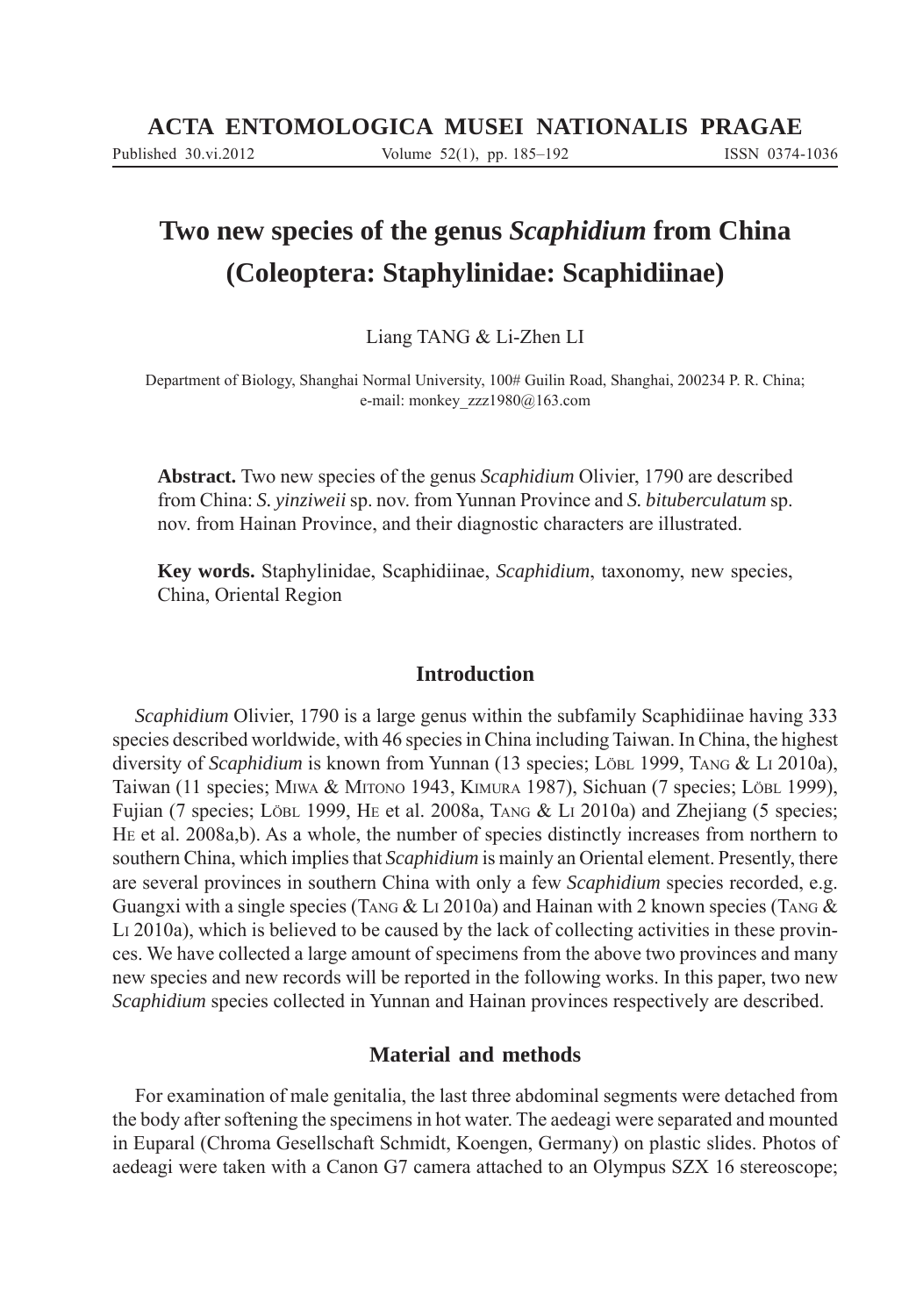photos of habitus, antennae and legs were taken with a Canon macro photo lens MP-E 65 mm attached to a Canon EOS50D camera.

The following abbreviations are used for measurements:

- BL body length, measured from the anterior margin of clypeus to the apex of abdomen;
- ED distance between eyes at narrowest point;
- PL median length of pronotum;
- PW width of pronotum;
- EW width of elytra.

Specimens treated in this study are deposited in the following public collections:

- HBUM Museum of Hebei University, P. R. China (G.-D. Ren);
- SHNU Department of Biology, Shanghai Normal University, P. R. China (L. Tang).

#### **Taxonomy**

#### *Scaphidium yinziweii* **sp. nov.**

(Figs. 1, 2, 9–12)

**Type locality.** China, Yunnan Province, Nabanhe National Reserve, Benggang Hani, 22°08.383′N, 100°34.126′E, 1700 m a.s.l.

**Type material.** HOLOTYPE:  $\beta$ , China, Yunnan Prov., Nabanhe N. R., Benggang Hani, alt. 1700m, 29.IV.2009, J.-Y. HU & Z.-W. YIN leg. (SHNU).

**Description.** Body black; elytra yellow, yellow area narrowly surrounded by black band, latter broadened and spot-like on humeral area. Elytral disc with two oval black spots: large spot joint to black band along the suture, small spot joint to black band along the lateral margin; antennal segments I–VI reddish brown, segments VII–XI black with last segment yellowish brown on apical third (Fig. 12).

Body measurements: BL: 6.1 mm, ED: 0.29 mm, PL: 1.98 mm, PW: 2.85 mm, EW: 3.18 mm.

Head with punctation on frons small and moderately dense. Pronotum slightly raised above elytra, antebasal puncture row impressed, disc with punctation slightly larger than that of frons. Elytra with punctation of black portion similar to that of pronotum, punctation of yellow portion faint to obsolete. Prohypomera uneven without punctures and microsculpture. Mesepisterna sparsely punctated. Exposed abdominal tergites with coarse punctures and microsculpture consisting of very fine punctures. Ventrite I with most of centre coarsely and moderately densely punctate and lateral portion sparsely punctate. Entire sternite I with microsculpture consisting of very fine punctures.

Male. Metaventrite with long pubescence covering about 3/4 of median portion. Profemur (Fig. 11) with ventral side slightly expanded. Protibiae (Fig. 11) slightly sinuate, inconspicuously prominent on about apical 1/5 of ventral side and forming indistinct ridge. Aedeagus (Fig. 9) with internal sac (Fig. 10) comprising large triangular apical sclerite and basal sclerites complex which consists of three pairs of small sclerites.

**Differential diagnosis.** *Scaphidium yinziweii* sp. nov. can be distinguished by its color pattern, in which the new species resembles *S. zhoushuni* He, Tang & Li, 2009 (Figs. 3, 4) from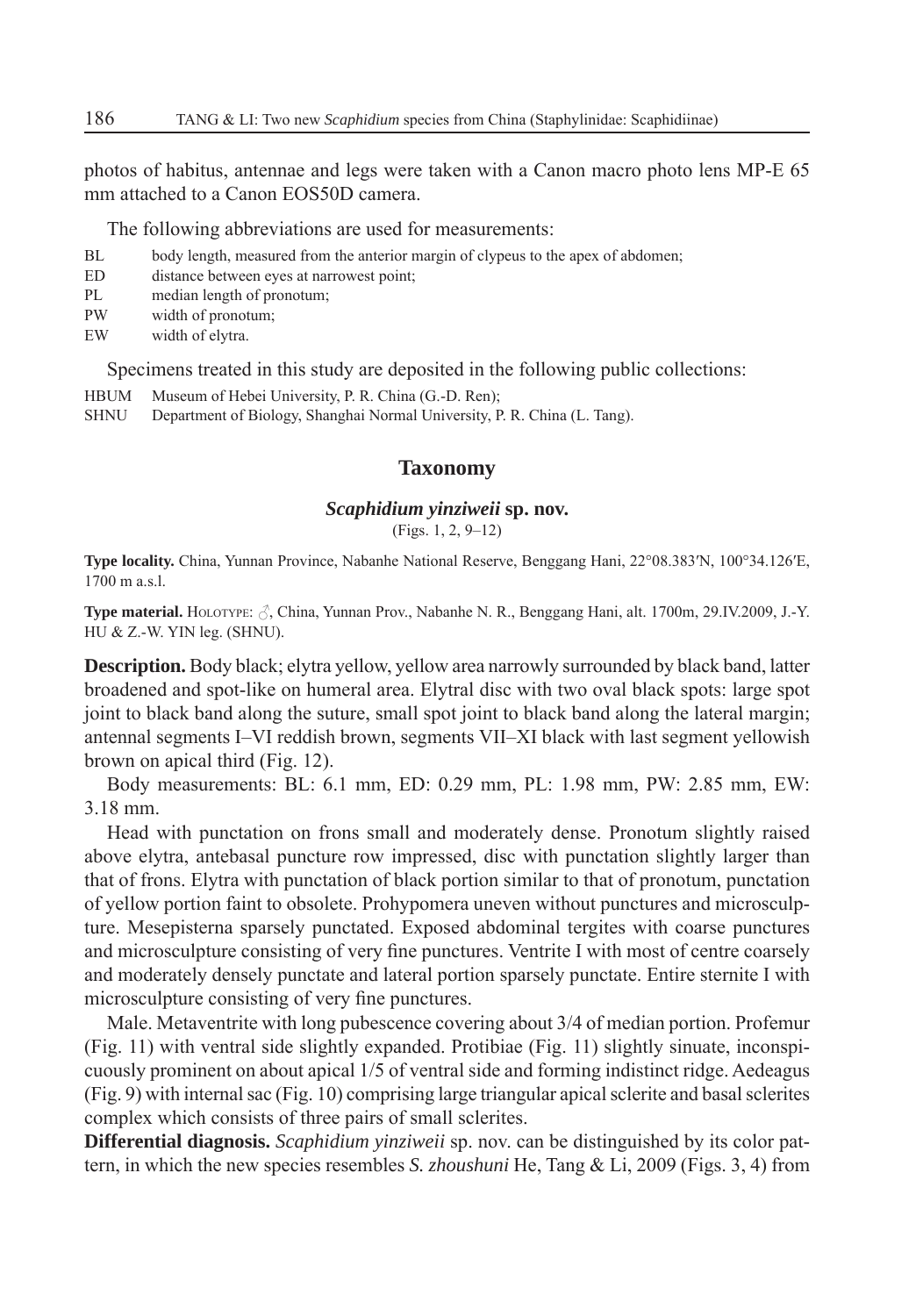

Figs. 1–4. Male habitus of *Scaphidium* Olivier, 1790. 1–2 – *S. yinziweii* sp. nov., holotype; 3–4 – *S. zhoushuni* He, Tang & Li, 2009, paratype. Scale bars: 1 mm.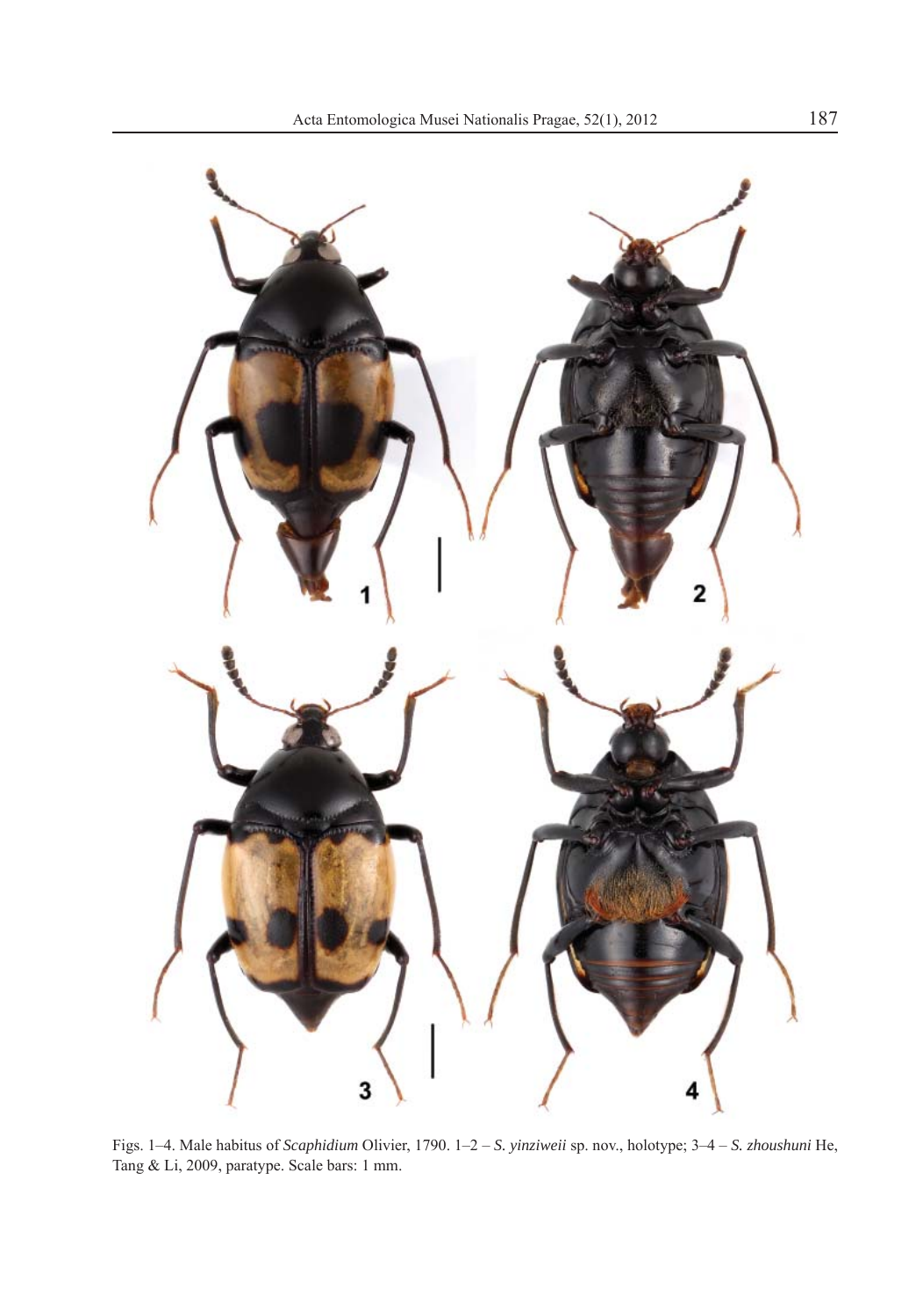

Figs. 5–8. Male habitus of *Scaphidium* Olivier, 1790. 5–6 – *S. bituberculatum* sp. nov., holotype; 7–8 – *S. direptum*  Tang & Li, 2010, paratype. Scale bars: 1 mm.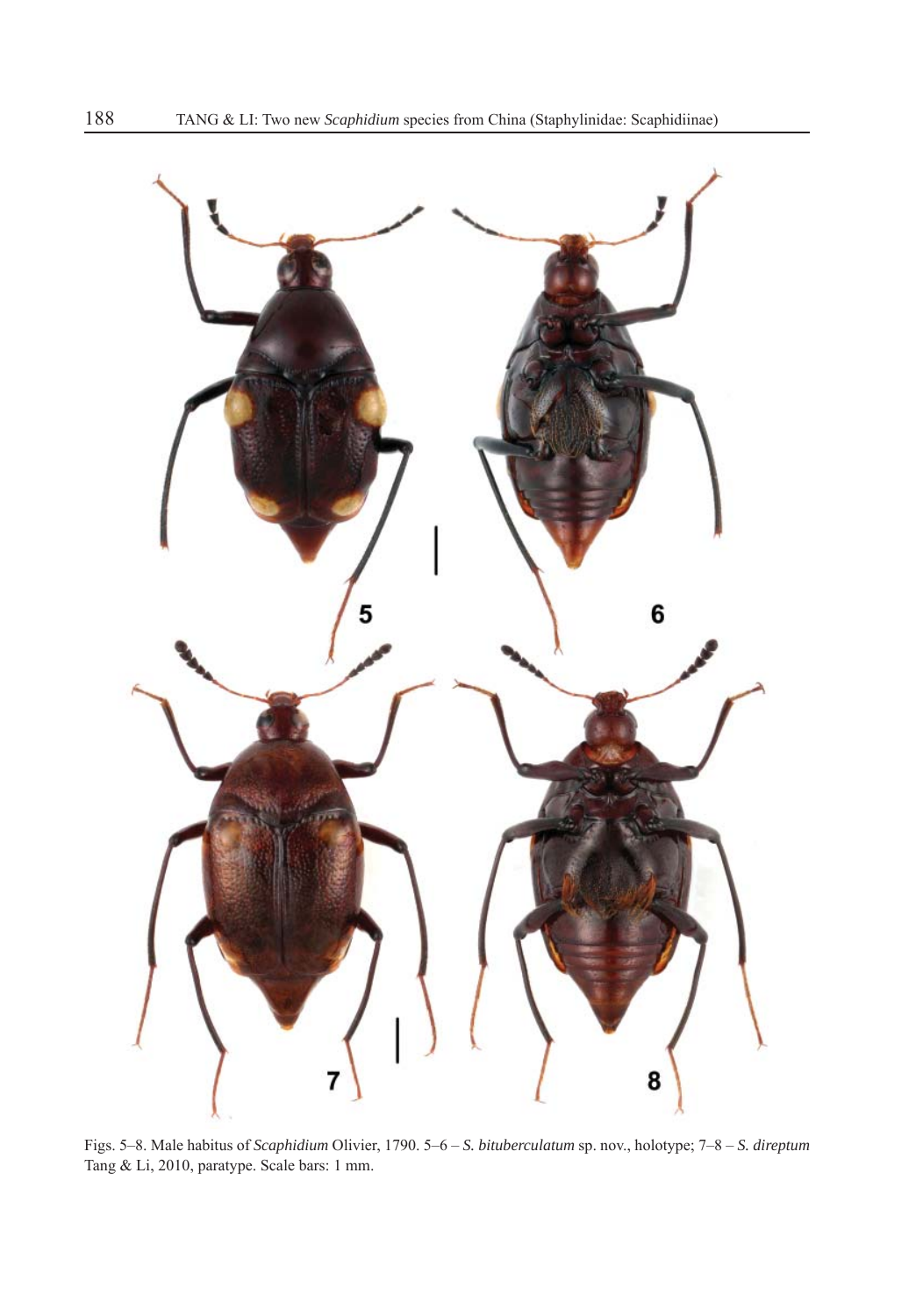

Figs. 9–12. *Scaphidium yinziweii* sp. nov. 9 – aedeagus; 10 – internal sac; 11 – male front leg; 12 – antenna. Scale bars: 0.25 mm (9–10); 1 mm (11–12).

Shaanxi Province and *S. incrassatum* Achard, 1920 (LÖBL 1992: Fig. 12) from Burma and India. It differs from them by the elytron lacking an inner basal black spot near the scutellum and having a large black spot entirely connected to the black band along the suture. In addition, the male protibia is less expanded subapically and the shape of the sclerites of the internal sac are different: in *S. zhoushuni*, the apical sclerite is very short and the basal sclerites complex is very small. The male of *S. incrassatum* is unknown.

**Etymology.** The species is named in honor of Dr. Zi-Wei Yin (Shanghai), who collected the holotype.

Habitat. Collected in flight in a broadleaved forest.

**Distribution.** China (Yunnan). Known only from the type locality.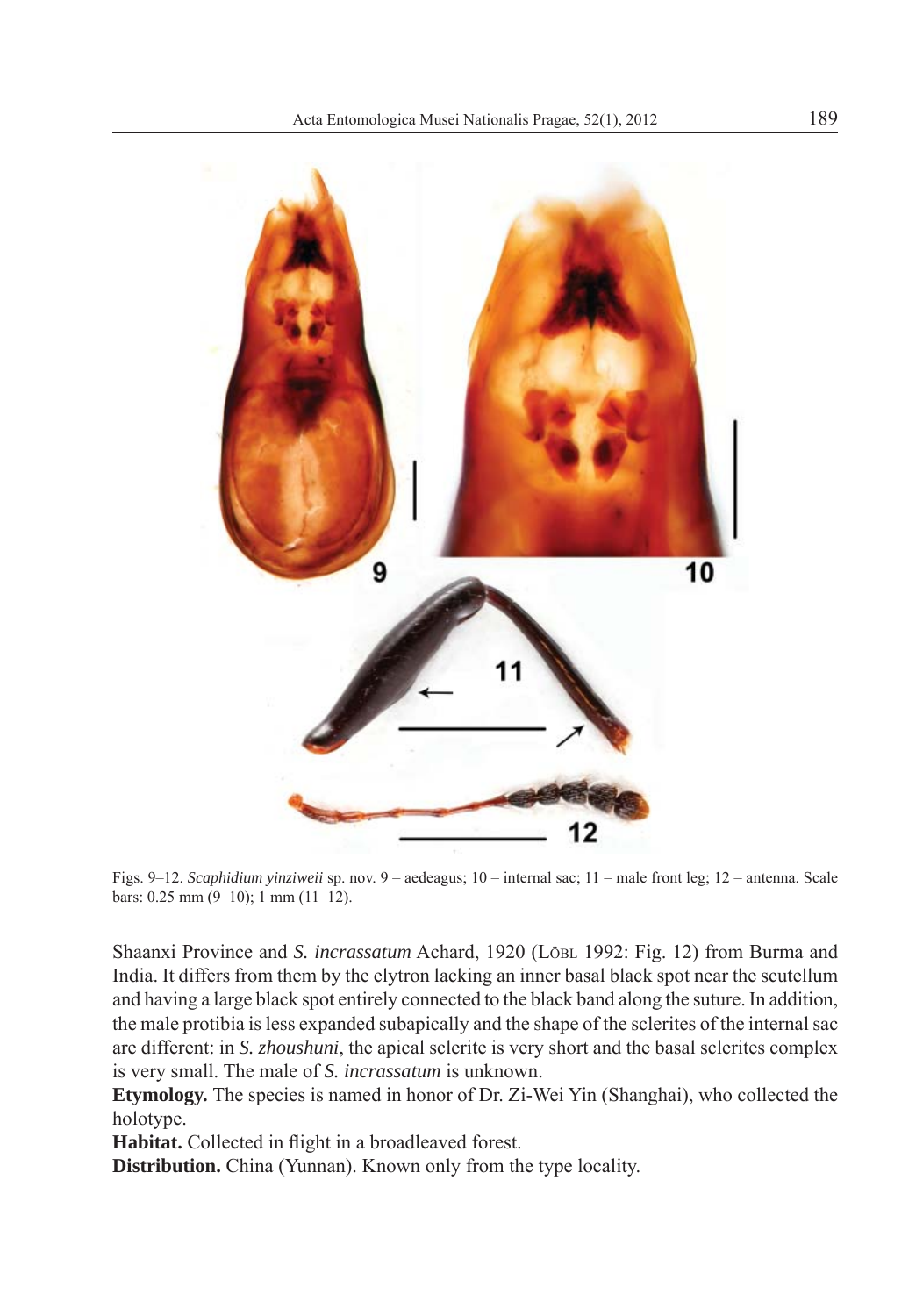#### *Scaphidium bituberculatum* **sp. nov.**

(Figs. 5, 6, 13–16)

**Type locality.** China, Hainan Prov., Lingshui County, Diaoluoshan National Reserve, 18°43.37′N, 109°52.00′E.

**Type material.** HOLOTYPE: , China, Hainan Prov., Lingshui County, Diaoluoshan N. R., 16–17.VII.2006, Z.-L. WANG & C. GAO leg. (HBUM). PARATYPE:  $\Omega$ , with the same data as the holotype (HBUM).

**Description.** Body reddish brown with femora darker and tibiae blackish; antennal club black except last segment brownish on apical half; elytra each with two large yellow spots: one on humeral portion and another one on apicolateral portion. Antennae (Fig. 16) with similar coloration to those in *S. yinziweii* sp. nov.

Body measurements: BL: 7.0–7.1 mm, ED: 0.29 mm, PL: 2.23–2.32 mm, PW: 3.04–3.31 mm, EW: 3.48–3.65 mm.



Figs. 13–16. *Scaphidium bituberculatum* sp. nov. 13 – aedeagus; 14 – internal sac; 15 – male front leg; 16 – antenna. Scale bars: 0.25 mm (13–14); 1 mm (15–16).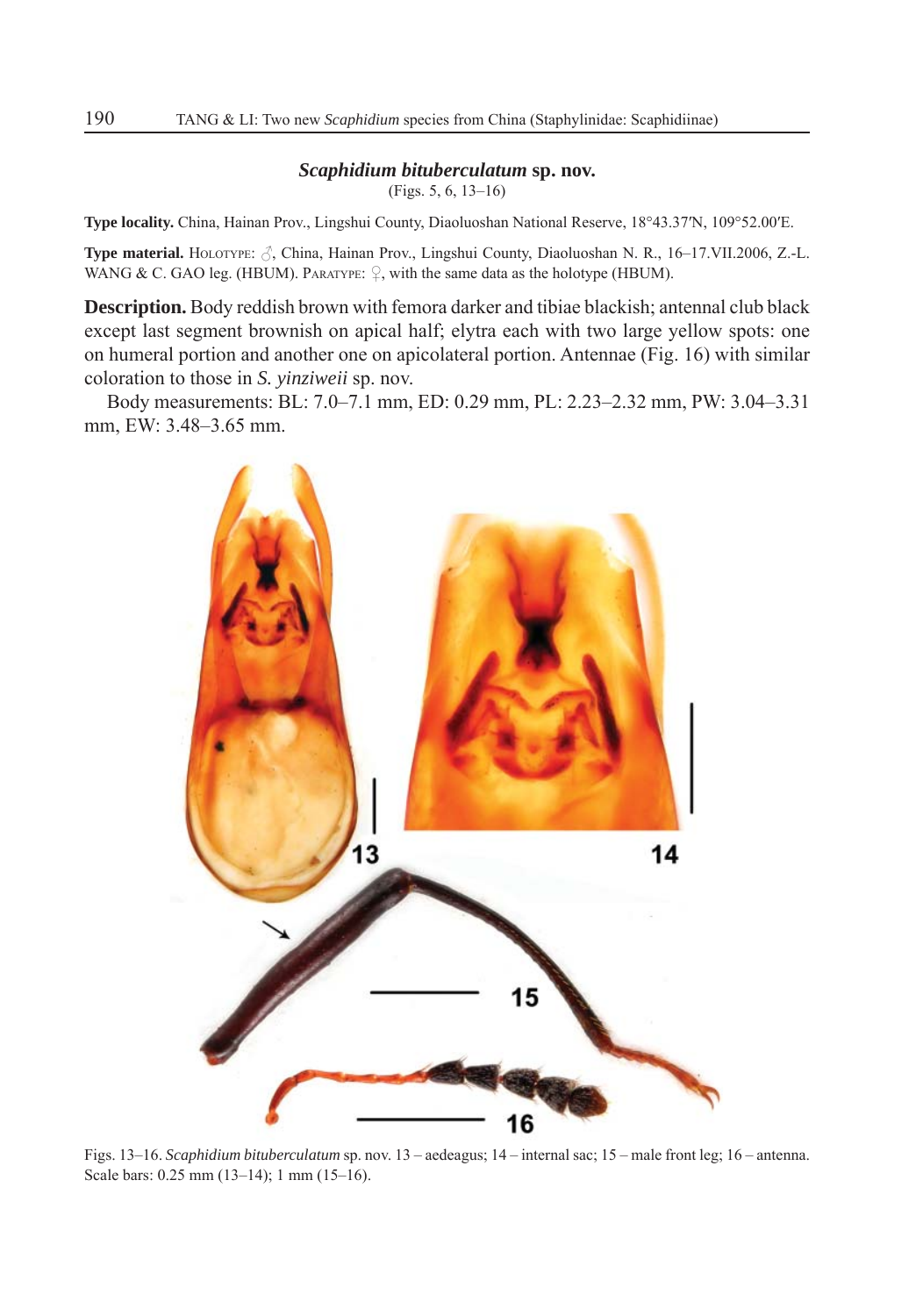Head with punctation clearly present only on posterior portion of frons, which is moderately coarse, dense and shallow. Pronotum distinctly elongate, strongly convex at base, antebasal puncture row deeply impressed, pronotal disc with punctation similar to that of posterior portion of frons. Elytron with two yellow spots: humeral spot strongly convex, subapical spot weakly convex. Lateral margin of elytron with prominent anterior subapical spot. Elytral disc with punctures moderately to very coarse and arranged to form irregular lines. Prohypomera uneven, with several scattered shallow punctures. Mesepisterna very sparsely and very shallowly punctate. Exposed abdominal tergites with coarse punctures and reticulate microsculpture. Ventrite I with coarse punctures restricted onto medio-basal portion, reticulate microsculpture covering its entire surface.

Male. Metaventrite with long pubescence covering nearly entire median portion. Profemora (Fig. 15) distinctly longer than those of female, inconspicuously tortuose on about half, ventral sides with row of small tubercles. Protibiae (Fig. 15) distinctly incurved, with two rows of small ventral tubercles. Aedeagus (Fig. 13) with internal sac (Fig. 14) comprising longitudinal apical sclerite and complicated complex of basal sclerites which consists of several median sclerites and a pair of large and elongate lateral sclerites.

**Differential diagnosis.** *Scaphidium bituberculatum* sp. nov. is similar to *S. direptum* Tang & Li, 2010 (TANG & LI 2010b) (Figs. 7, 8) from Guangdong Province due to the presence of prominent elytral spots. It may be easily distinguished from the latter species by its elongate pronotum, strongly convex elytral spots and different male sexual characters, in particular by the ventrally tuberculate profemora and protibiae.

**Etymology.** The specific name is a combination of the Latin prefix  $bi$ - and the adjective *tuberculatum*, referring to its strongly prominent humeral spots.

**Habitat.** Unknown

**Distribution.** China (Hainan). Known only from the type locality.

### **Acknowledgements**

We would like to express our sincere gratitude to Dr. I. Löbl (Genève, Switzerland) for his kind guidance in our study and critical review the manuscript; to Prof. Dr. Guo-Dong Ren and Dr. Yi-Bin Ba (both HBUM) for a kind loan of specimens; and to all collectors mentioned in this paper. The research was supported by the National Natural Science Foundation of China (No. 31101659 and No. 31172134), the National Natural Science Foundation of Shanghai (No. 10ZR1421600) and the Innovation Program of Shanghai Municipal Education Commission (No. 12YZ077).

### **References**

- ACHARD J. 1920: Description d'espèces nouvelles de Scaphidium (Coléoptères Scaphidiidae) de la région indomalaise. *Bulletin du Muséum d'Histoire Naturelle* **26**: 125–128.
- HE W.-J., TANG L. & LI L.-Z. 2008a: Notes on the genus Scaphidium Olivier of China with description of a new species (Coleoptera, Staphylinidae, Scaphidinae). *Entomological Review of Japan* **62**: 177–182.

HE W.-J., TANG L. & LI L.-Z. 2008b: A review of the genus Scaphidium Oliver (Coleoptera, Staphylinidae, Scaphidiinae) from Tianmushan, East China. *Zootaxa* **1898**: 55–62.